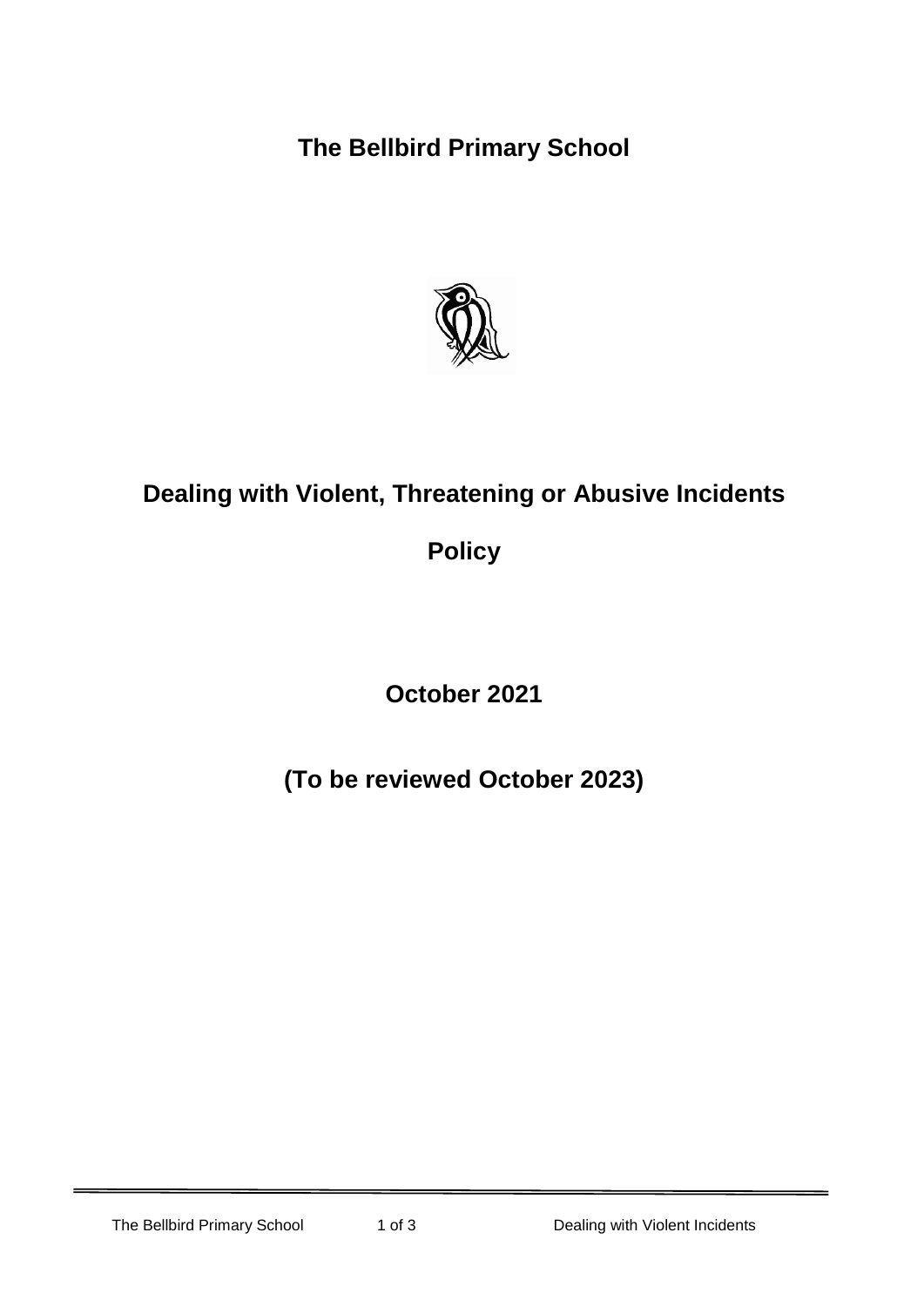## **Introduction**

Violence, threatening behaviour and abuse against school staff or other members of the school community will not be tolerated. All members of The Bellbird Primary School have a right to expect that the School is a safe place to work and learn. There is no place for violence, threatening behaviour or abuse at this School. The Headteachers and the governing body are actively committed to ensuring staff and all other members of the school community feel safe and respected at all times.

However, if despite all our efforts an incident should occur, then the following procedures should be followed.

When an incident occurs, ask the person to leave until they have calmed down, or invite them into another area away from a larger gathering. Always try to ensure that this area will have other adults in or nearby. Walking them through to the Headteacher's office is another way of giving them time to calm down.

If, despite various strategies employed, i.e. listening only to them and not commenting until they have finished, talking to them in a quiet manner, etc., they have not calmed down, then ask them to leave and walk away saying, "I will talk to you again about this when you have calmed down", and that you will contact them with a time in due course. If the situation continues to escalate despite all efforts, then the Police should be contacted.

Report the incident to the Headteacher on duty who will complete a log of the incident and may ask for a written statement of events. The Headteacher on duty will contact an officer at the Local Authority to discuss the situation and the follow-up action to the incident.

The Local Authority, the Governing Body or the Headteachers will (where justifiable) respond to the incident by sending a letter or series of letters to the parent/adult responsible. A sanction may be given such as not being allowed on site for a specified amount of time. Any additional follow-up action will be taken as appropriate, i.e. legal action.

## **Support for the Victim**

Support will be offered to the victim of the incident. This will take the form of support from colleagues, offers of counselling from the LA or legal support.